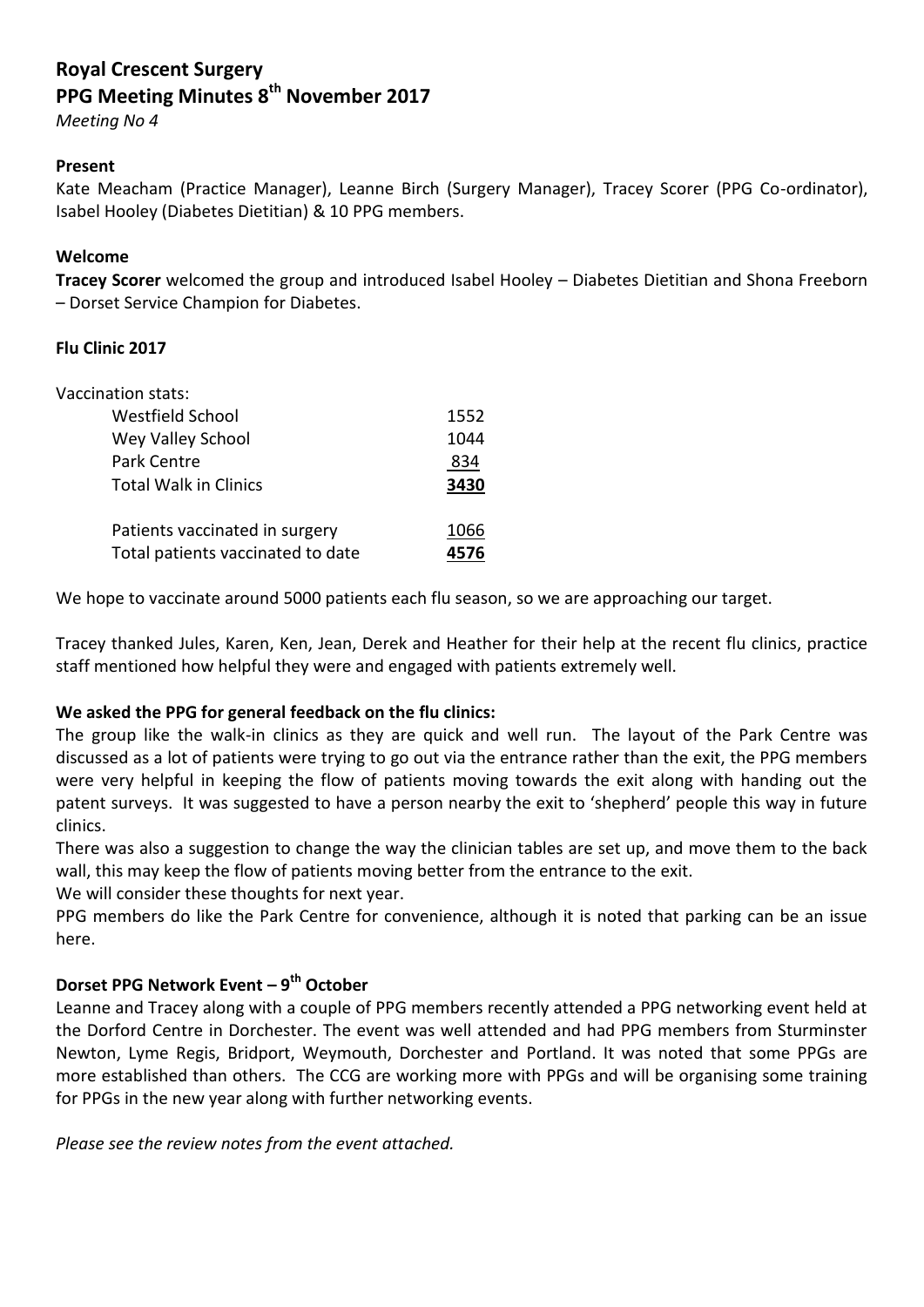# **Diabetes Patient Reference Group – Isabel Hooley, Diabetes Dietitian**

Isabel Hooley (Diabetes Specialist Dietitian) and Royal Crescent Surgery are leading a redesign of the Dietitians service for people with diabetes in our area. Isabel informed the group of a new pilot scheme which will be starting at Royal Crescent Surgery early next year and will then be rolled out to the rest of the region.

It has been noted that dietitians are involved when a person is newly diagnosed with diabetes but patients further down the line do not seem to get any further dietary updates or refreshers when their lifestyle may have changed from when they were first diagnosed.

Isabel would like to form a core group of patients and/or their carers who have diabetes and will discuss the help they may have received from dietitians whether this was early on in diagnosis or further down the line. The group will review resources that are being designed for the new service such as letters, leaflets and group session plans. They will discuss ways to help patients who have had diabetes diagnosed for a while continue to access general diabetic diet advice, healthy eating, how eating foods at certain times can affect medication, and to help more complex patients along with gestational diabetes.

The PPG agreed that continued help for diabetics regarding diet and lifestyle was important. We discussed ways we might find people who would like to take part in this trial group. We will ask the practice nurses and GPs for any diabetic patients they think might like to take part in this new group to invite, and also if any diabetic PPG members would like to take part.

We will keep the PPG informed on how the Diabetes Reference Group is going.

## **Patient Communication Survey Results / Action Plan**

Leanne shared with the group the results and comments from the recent patient Communication Survey, of which 110 surveys were returned.

The results were interesting:

86 patients said they knew they could book appointments and request prescriptions online, but when asked if they did so only 21 said they did.

When asked why not? Comments ranged from not confident, too difficult, didn't know about it or did not have a computer.

Leanne asked if the PPG could look at the results (attached) and with the PPG help we will formulate an action plan on how to move forward and address these comments.

We discussed holding a health awareness event at the surgery; this will also go on the action plan to be worked on for next year.

If you have any ideas on how we can help patients access and use online services, or ideas for a health awareness event that you would like to share, please email Tracey with your ideas to be added to the action plan.

#### **Surgery News**

Kate informed the group that she will be retiring from her post as Practice Manager at the end of December. Sandra Maddison (Preston Surgery Manager and Practice Business Manager) will now become Practice Manager, and Tracy Sheppard has been employed in the post of Assistant Practice Manager who will start in January.

Kate took over from Mary Cleverton in 1999 and has since worked alongside the partners to develop high quality, responsive and caring services for patients. She has also taken an active role in the Weymouth and Portland Locality to promote collaborative working with other GP practices on many projects including integrated health and social care, support for carers and promoting early help in the community.